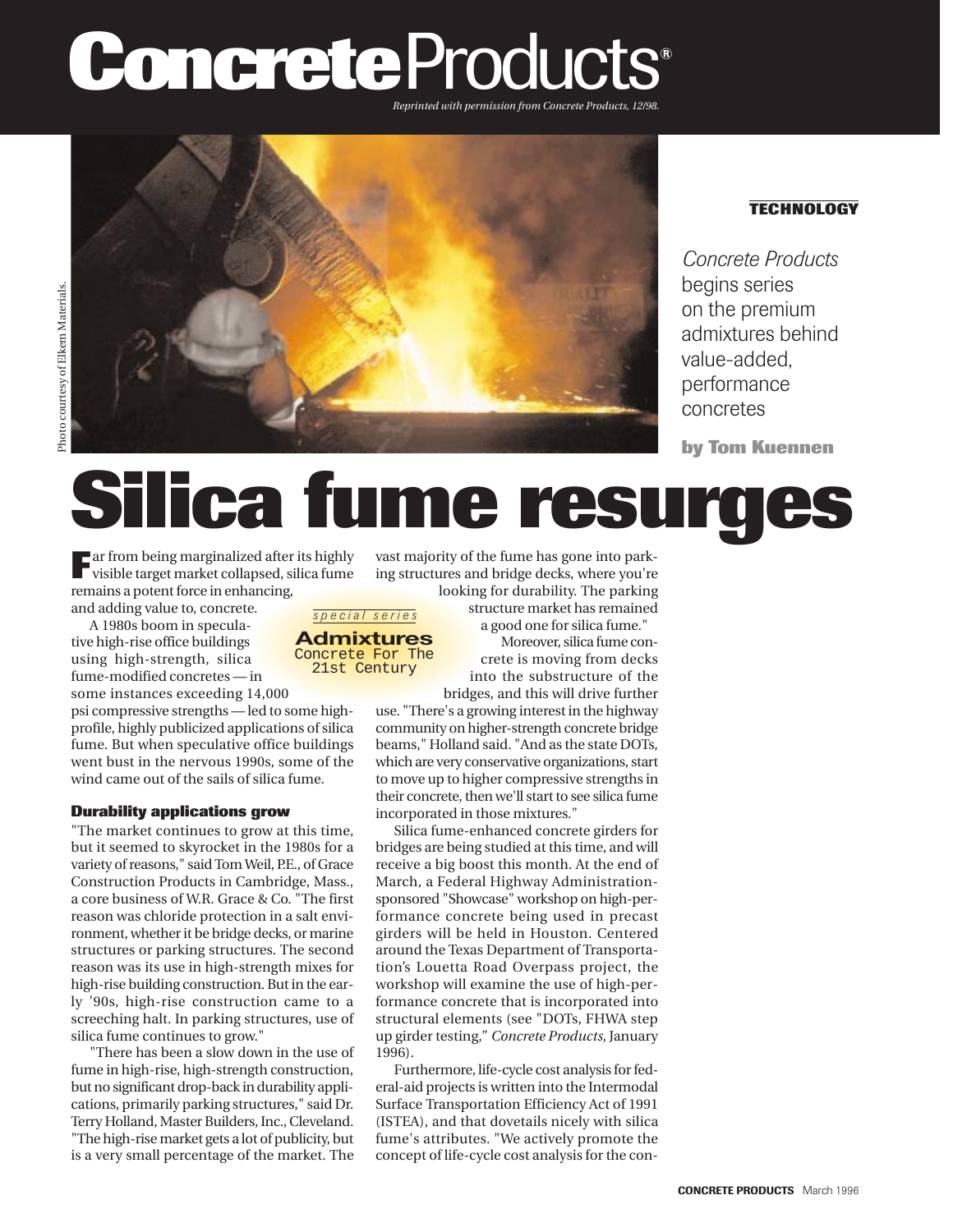crete industry," Weil said. "We feel it's in the best interest of the concrete producer to do so. You can show that the product can perform for a longer period, even though it may cost a little more to put into a structure."

The specific ISTEA words are, Section 1024: *In developing plans and programs pursuant to this section, each metropolitan planning organization shall, at a minimum, consider ... the use of life cycle costs in the design and engineering of bridges, tunnels, or pavement.*

#### **What's in a name?**

There are many names and uses for silica fume, and a new publication from American Concrete Institute's (ACI) Committee 234 is attempting to standardize usage. Among the names for the product are silica dust, condensed silica fume, microsilica, and fumed silica, each burdened with its own marketing and proprietary product cachet. The most appropriate term is silica fume, the committee contends.

While the long-term mission of ACI Committee 234 simply is to study and report on silica fume, its immediate goal is to get published this spring a definitive *Guide for the Use of Silica Fume in Concrete*. And that's just a start. "We're already working on the update," Holland said.

"We'd like to beef up on case studies and practical aspects of using silica fume," said the University of Toronto's Dr. Doug Hooton, current ACI Committee 234 chairman. "Silica fume changes the properties of concrete dramatically. A danger is that you may get a ready-mix plant out there which tries to incorporate silica fume in a mix, with no knowledge of how it's going to impact the fresh concrete, the rate of hardening, all the durability properties, or the contractor doesn't protect the concrete in its early stages of hardening."

#### **Material properties**

If a little knowledge can be a dangerous thing, a lot of knowledge is required for specifiers, material suppliers, and project owners.

Silica fume is a by-product of the reduction of high-purity quartz with coal or coke and wood chips in an electric arc furnace (note photo, preceding page), during the production of silicon metal or ferrosilicon alloys, reports the ACI 234. The fume, which is condensed from gases escaping from the furnaces, has a very high content of amorphous silicon dioxide, and is made of superfine spherical particles.

Early research on silica fume in Europe has come from Scandinavian countries, primarily Norway, and in North America, from Quebec (note Milestones box, page 73). Like fly ash, development of silica fume as a cementitious material was spurred by a desire to find a use for an industrial waste product. Because abundant hydroelectric power is available in Norway and Quebec, coal-derived fly ash never established a foothold. Furthermore, cheap electric power drives the silicon reduction process, so development of end uses for condensed silica fume

## **Silica fume decks an Illinois bridge**

*Real-life test shows silica fume concrete cuts bridge deck chloride penetration by half, compared to dense concrete*

New research findings to be presented this month give advocates of silica fume admixtures the ammunition they need to prove long-term durability benefits when the material is used in concrete bridge decks.

The research, on a two-lane Illinois Department of Transportation bridge in central Illinois, was conducted by Construction Technology Laboratories, Inc., of Skokie, Ill., for Pittsburgh-based Elkem Materials. A presentation is scheduled at the 1996 spring convention of the American Concrete Institute in Denver, by Tony Kojundic of Elkem U.S., Per Fidjestol of Elkem Norway and

Rachel Detwiler of CTL.

The bridge, Illinois Route 4 over I-55 south of Staunton in Madison County, represents the first use of silica fume concrete on a bridge deck by IDOT. The silica fumeenhanced concrete deck was placed on S.R. 4's northbound lane side-by-side with a low-slump dense concrete deck in the southbound lane, providing an apples-toapples comparison of performance of premium concretes. The lanes were placed in spring of 1987 during a deck rehabilitation.

"Not only are the concretes under similar environments, but they were also very good jobs," said Elkem's Kojundic. "A visual site inspection shows an excellent bond between both concretes, good air void structure, good frost resistance, no scaling, no delamination, very little abrasion. We're fortunate that the dense concrete is a good job, as good as you would expect."

Tests were run on cores from both sides of the deck. Chloride profile tests — in which chloride content is measured from a very thin section ground off the core — found that the silica fume concrete contained many fewer chlorides. Consecutive 1 mm sections cut deeper from the core found consistent results, until a chloride baseline content was reached at 25 mm of depth, meaning no chloride had penetrated beyond an inch into the concrete, Kojundic said.

"In the case of the dense concrete, we had to go down 35 to 40 mm in depth in order to find baseline chloride content," Kojundic said. Plots made of the chloride content profiles indicated about half the level of chloride in the silica fume samples, across four cores from each side of the deck, compared to the dense concrete sample, at virtually every depth.

In addition to periodic vehicle

counts — at 2,200 vpd in 1987, to 3,600 vpd in 1995 — IDOT kept good records on how much salt was placed on the deck, estimating that the bridge received 10 times as much salt as adjacent highways over the period of time. The silica fume was added at a rate of 11 percent by weight of cement, and the concrete had a 0.35 water-to-cementitious materials ratio. The dense concrete, with 823 lb.of cement per cubic yard, had a 0.32 w-c ratio.

"What was originally said about silica fume is true," Kojundic said. "Now we're looking at real-life projects and saying it does what it's supposed to do. There's not a dropoff in performance going from research to real life."

In January 1996, Elkem introduced to North America new product, white microsilica, which does not discolor concrete as does conventional gray silica fume (see page 28 of NEWS & DEVELOPMENTS).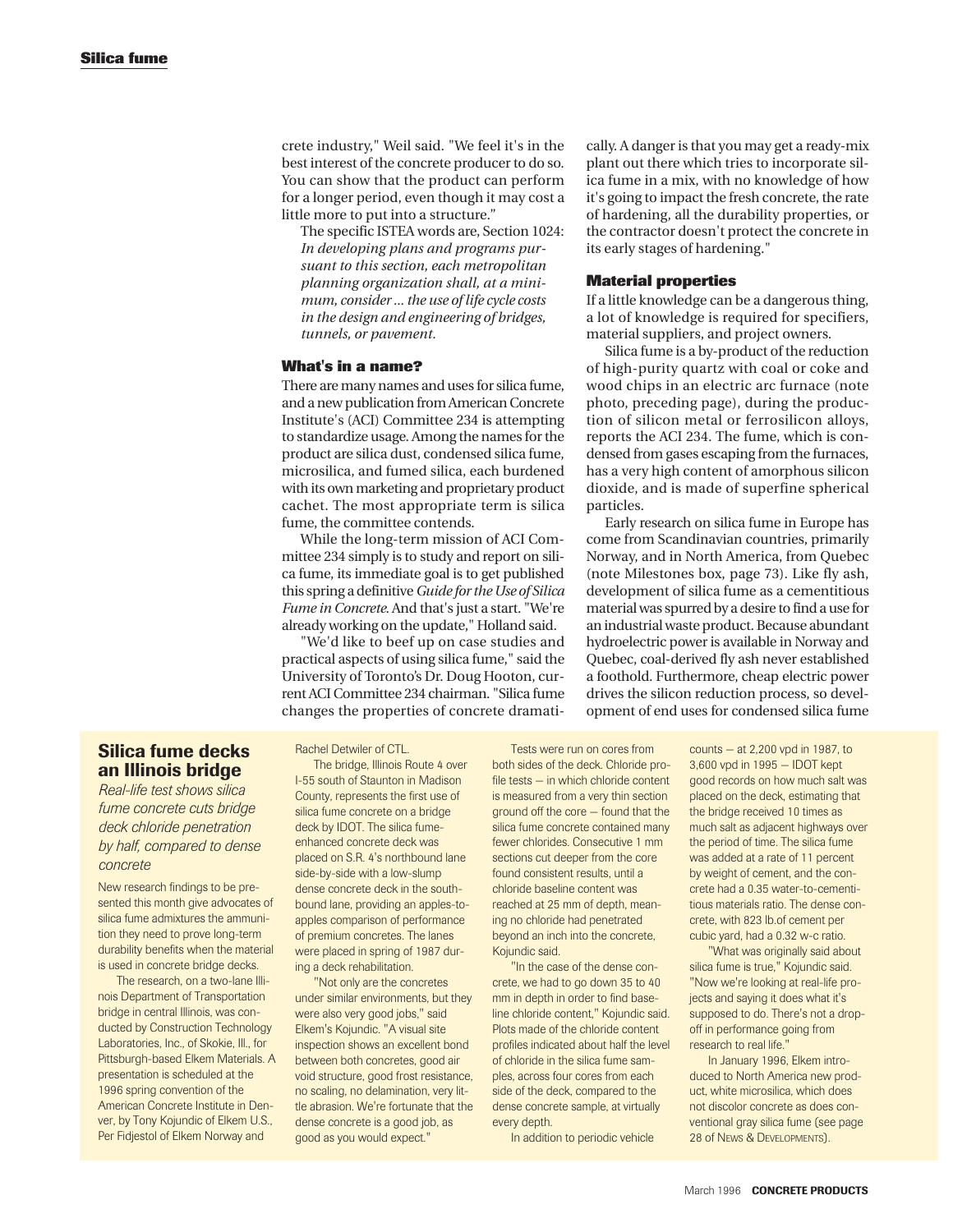

**A view under scanning electron microscope reveals how silica fume can "pack" between the cement particles and provide a finer pore structure.** 

was a likely outcome in those countries.

What are the functions of silica fume in portland cement concrete? They are twofold, both physical and chemical in nature. Also, there are three major physical attributes for silica fume.

Because the silica fume particles are much, much smaller than the cement particles — with a surface area in the neighborhood of 20,000 sq m/kg — they can "pack" between the cement particles and provide a finer pore structure.

In the early stages of hydration, silica fume can help accelerate the hydration process, because its tiny particles provide nucleation sites for hydration, much the same way microfine dust particles, or cloud seeding, induce formation of rain droplets.

In the nucleation process, a silica fume particle provides a site on which material in solution can "nucleate" or "center," which helps the material precipitate sooner than it might otherwise do. And once it precipitates, the concentration of that material in solution is reduced, which tends to get more material into solution from elsewhere, speeding the process.

And it also can dramatically reduce bleeding, because the silica fume introduces a lot of surface area into the mix, which in turn helps hold the water in place.

Chemically, if time and moisture are allowed to do their job, silica fume has a very strong pozzolanic reaction, so that when the cement grains hydrate and generate calcium hydroxide, the silica fume will react to that and create more calcium silicate hydrate.

In that instance, more space is filled up within the concrete, which gives much more strength, and improves resistance to intrusion from a number of factors. These benefits include radically reduced permeability to water, and reduced diffusivity to chloride ions. This impacts the migration of dissolved chloride ions (from road deicing salt or marine spray) through the concrete and onto imbedded reinforcing steel; the presence of chloride ions will accelerate oxidation (rusting) of the steel, and concomitant expansion of the steel within the concrete, which ultimately causes cracking and spalling.

Does use of silica fume mean engineers may design structures, in which chloride intrusion is a consideration, without specifying epoxycoated rebar, or corrosion inhibitors? Perhaps, but a conservative "belt-and-suspenders" design would include both. But the exclusion of silica fume in favor of epoxy-coated rebar, or vice versa, in engineering plans has led to dueling engineering reports, in which the ability of concrete to adhere to epoxy coating has been called into question, as well as the ability of silica fume to resist chloride intrusion.

"Part of the slowdown [in use of silica fume in recent years] has been the controversy over the coulomb test. Several people have questioned whether it is a correct measure of the permeability of the concrete," Weil said. "In fact, it is a test of the resistivity of the concrete. When you look at long-term chloride ponding studies, it is clear that silica fume reduces the permeability of the concrete, and the more you put in, the more significant it is. We just have to get that message out."

At low doses of 3 percent or less, silica fume actually serves to liquefy the concrete. People can be really puzzled as to how one can take a dry mix, and add a little bit of dry powder, and make the mix "wetter." The silica particles are so fine, and fit in between the cement grains, that they displace water, which becomes free to help with the flowability of the concrete. In effect, it becomes its own water reducer.

But when you add more and more silica fume, up to the neighborhood of 5 percent of cementitious material, the surface area of the silica fume begins to outweigh its water displacement function, and surface forces begin to have a strong effect, and water reducer, or superplasticizer, or both must be added to overcome the need for more water.

One of the considerations that has slowed silica fume shipments is that it requires more attention on the part of the contractor than conventional concrete. As dosages are increased, the bleed water that comes to the surface is reduced. If the surface is not protected, plastic shrinkage cracks may appear.

"You need to provide assistance to the contractor," Weil said. "Once you understand it, it's not difficult to work with. But it does require product education and training. When we supply materials, we require a pre-construction meeting with all the people involved. We request that test pours be made before the job starts, so you know how to finish it, how to cure it."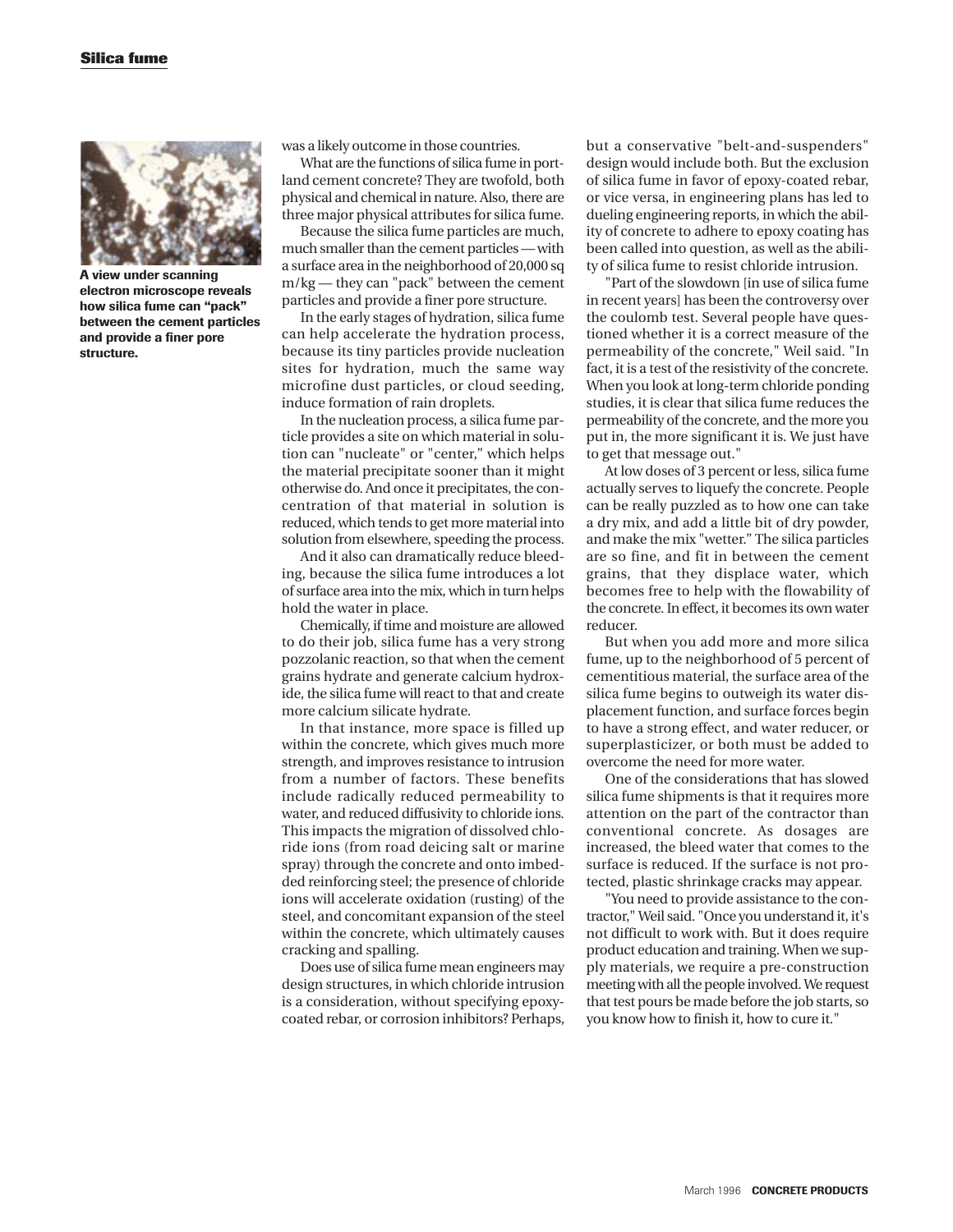#### **Supply is centralized**

Silica fume is marketed by a variety of admixture suppliers in the U.S. Master Builders and Grace Construction Products are prominent suppliers, followed by Euclid and Sika. A third tier includes regional suppliers which repackage silica fume for their customers.

All of the silica fume comes from two primary manufacturers, Elkem and Norchem, who sell to all of the suppliers. (Elkem retailed the material until 1991.) There tends to be little differentiation among the products; instead, most often the sale goes to the supplier who has been the long-term supplier to the concrete producer.

The pricing strategy for silica fume is different in Europe than in America, and it may impact the utility of European research when *continued on page 89*

## **Silica Fume Concrete Milestones**

**1948** Researchers in Norway identify potential for silica fume as concrete admixture

**1952** First field experiment using silica fume involves the Blindtarmen Tunnel in downtown Oslo

**1971** First experiment on use of condensed silica fume in concrete takes place at University of Sherbrooke in **Ouebec** 

**1976** First standard on use of condensed silica fume, with the addition of 10 percent by weight of cement, is permitted in Norway

**1976** Naphalene sulfonate-based Type F and Type G high-range water reducers are commercialized in North America by Grace Construction Products; they become critical in making high-strength or high-performance concretes containing silica fume or other admixtures commercially available; subsequently they are added to ASTM 494 admixtures. Melamine-based water reducers appear earlier

**1977** Norchem begins selling silica fume in North America

1980 Using technology from Norchem, Pittsburgh-based Elkem Materials begins building staff, and introduces silica fume for commercial concrete use in the U.S. in 1981

**1982** Demonstration slabs of 20,000 psi concrete are placed at site of Dashields Lock & Dam on Ohio River in Pennsylvania

**1982** First use of shotcrete containing silica fume, attaining 13,000 psi, at Lake Lynn Testing Facility, southwestern Pennsylvania, Bureau of Mines

**1983** In two important applications, both involving abrasion resistant concrete, U.S. Army Corps of Engineers specifies silica fume for Kinsua Dam Stilling Basin Rehabilitation, Warren, Pa. (10,000 psi in seven days, and 12,500 psi in 28 days), and Los Angeles River Low-Flow Channel Liner

1984 First U.S. bridge deck using silica fume is placed on Oct. 18 in northeastern Ohio by Chapin & Chapin, Norwalk, Ohio

First use of silica fume specified for commercial building in U.S., Nashville's 28-story Third National Bank and Finance Center. Concrete is supplied by Metro Ready Mix

**1985** First use of silica fume in a parking garage, for repair work in Horne's Garage, Pittsburgh, using 10 percent by weight of cementitious material. Concrete was provided by Frank Bryan, Inc., Southside, Pa.

**1986** First use of silica fume in a new parking deck, the Manor Parking Structure in Pittsburgh, featuring castin-place slabs, post-tensioned two ways, and precast architectural parapets. By 1990 over 15 parking garages in Pittsburgh will have incorporated silica fume

First state to issue a proposal note, permitting contractors to propose use of silica fume in DOT projects, is Ohio

Effective finishing and curing techniques for silica fume concrete flatwork are developed, including the use of fresno trowels, fog misting, and immediate application of wet curing techniques, such as wet burlap

Canadian National Standard for silica fume is published (Canadian Standards Association Standard CAN/CSA A23.5-M86 Supplementary Cementitious Materials)

Scotia Plaza is constructed in Toronto with a composite concrete/steel system, using 10,000 psi (70 MPa) silica fume mixes

**1988** Two early ultra-high-strength concrete Seattle towers are constructed, Two Union Square, and Pacific First Center, with silica fume supplied by W.R. Grace. Both are designed by Skilling Ward Magnusson Barkshire. 14,000 psi concrete is specified for 62-



**All U.S. states have used silica fume at least once in bridge deck applications.**

story Two Union Square, but at times reaches compressive strengths of 19,000 psi, and is supplied by Lonestar Northwest. Nominal 14,000 psi concrete for the 45-story Pacific First Center is supplied by Stoneway Concrete of Seattle

**1989** High-strength, 9,000 to 10,000 psi prestressed girders using silica fume are incorporated into Perdido Pass marine structure, Gulf Shores, Ala.

**1989-1992** Silica fume concretes are specified for reinforced concrete columns or composite concrete/steel structures in a wave of high-rise buildings that close the 1980s binge of speculative construction. These include: Chicago's 311 South Wacker Drive, 12,000 psi mixes supplied by Prairie Materials; Atlanta's One Peachtree Center, 12,000 psi mixes supplied by Blue Circle Williams, Marietta, Ga.; Minneapolis' Dain Bosworth Tower, 14,000 psi mixes supplied by AVR Inc., Apple Valley, Minn.; Cleveland's Society Tower, 12,000 psi mixes supplied by Cuyahoga Concrete, Cleveland; and New York City's Trump Palace, 12,000 psi mixes

**1990** Phase I of Concrete Canada is launched, through 1994, with Phase II from 1994 through 1998. A consortium of research centers — the Network of Centres of Excellence on High-Performance Concrete — encompasses 12 research projects, six bridges in Ontario and Quebec, and a number of repair projects incorporating silica fume



**When construction of speculative office buildings slowed in the early 1990s, use of high-strength silica fume mixes dwindled as well.**

1991 In a first for Canadian prestressed concrete, Vancouver, B.C. based Con-Force Structures Ltd. fabricates I-girders, cast from 9,000 psi silica fume mixes, for the spliced 171 ft-long Esker Overhead Bridge in British Columbia

**1992** With the assistance of the Federal Highway Administration, the Louisiana Transportation Research Center begins an investigation of highstrength concrete in design and construction of highway bridges. Tests involve prestressed girder and pile specimens cast from silica fume mixes with design strengths of 10,000 psi, fabricated by Sherman Prestress, Mobile, Ala. Study suggests bridge designs can be economized by potentially lowering the number of girders required to carry comparable weight, and higher-strength concrete piles are suited to extra loads and forces when being driven

**1996** All states have used silica fume at least once in bridge decks. Also, despite having used silica fume in over 550 bridge decks in 12 years, Ohio a forerunner in applying the mix technology — has yet to put silica fume into standard specs for bridge decks